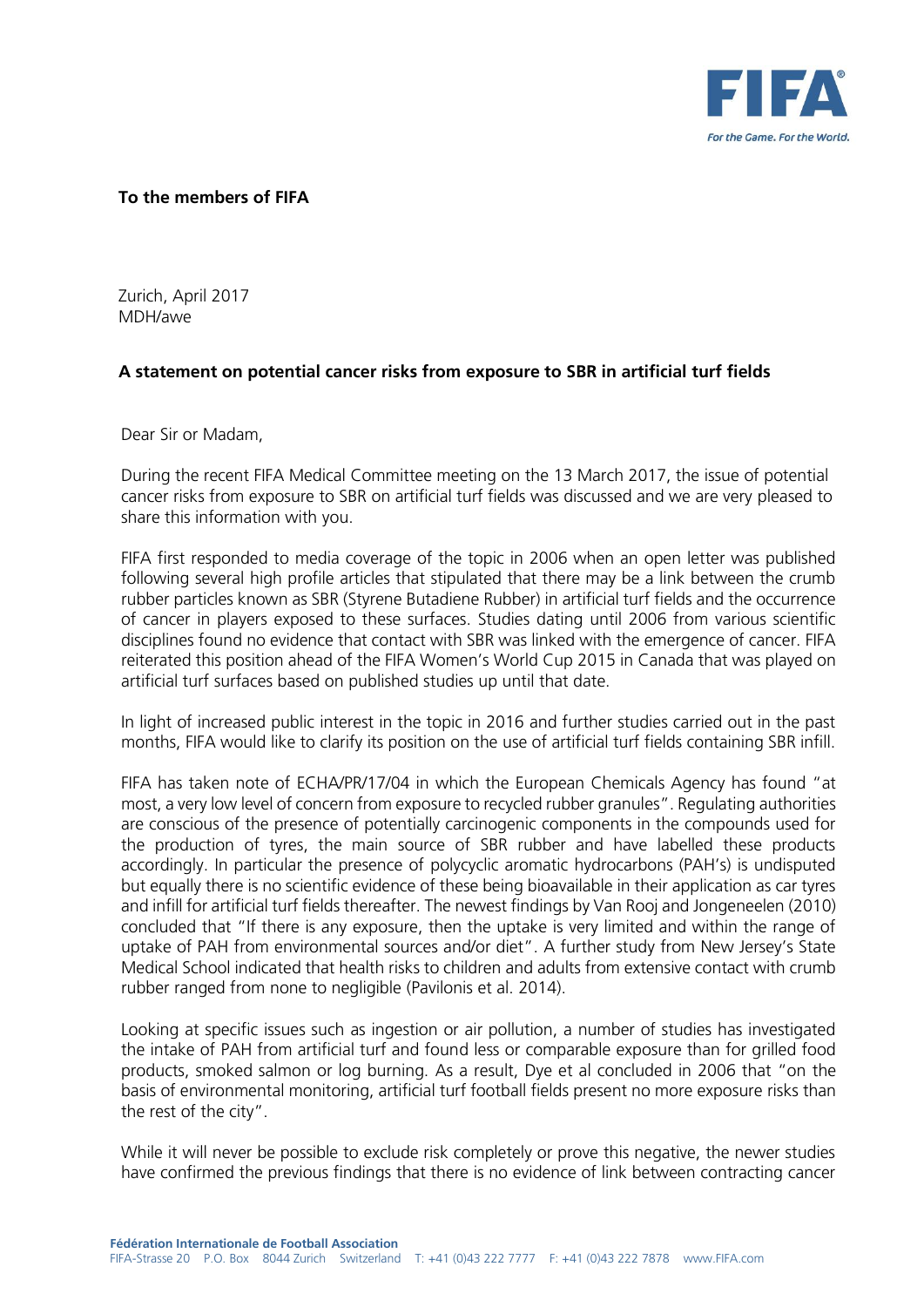

and playing on artificial turf with SBR infill. A large number of studies have further confirmed that the effect of SBR rubber are as negligible as the effect of ingesting grilled foods or exposure to tyre wear on roads in everyday life.

As with all aspects relating to player safety, FIFA will continue to monitor the developments within the scientific debate and consider any future findings.

Yours faithfully,

FÉDÉRATION INTERNATIONALE DE FOOTBALL ASSOCIATION

Dr Michel D'Hooghe Chairman FIFA Medical Committee Member of the FIFA Council

References

- European Chemicals Agency (2017). Recycled rubber filling in artificial sports grounds causes at most a very low level of concern. ECHA/PR/17/04
- Nutt A (1983) Rubber work and cancer past, present and perspectives, Scand. J. Work Environ Health 1983;9 (Suppl.2);49-57
- Willoughby (1994) Rubber Fume Ingredient/Emission Relationships, Rapra Technology Ltd Shawbury UK, 1994
- 1973-75 BRMA survey, Willoghby BG, The monitoring of the Atmospheric Environment in the UK Tyre Manufacturing Work areas, Proceedings of the International Meeting on Occupational Health in the Rubber Industry, BRMA, Stratford upon Avon, UK, May 28-30 1975
- Dye et al 2006 Norwegian Pollution Control Authority/ Norwegian Institute fro Air Research, State Programme for Pollution Monitoring
- Norwegian Institute for water Research 2005 Serial No 5111-2005 19.12.2005, 1-19
- Nilsson et al (2005) Danish Ministry of the Environment Study: Emissions and Evaluation of Health Effects of PAH's and Aromatic amines from Tyres by NH Nilsson, Danish Technology Institute.
- Moretto 2007 Environmental and Health Evaluation of the use of Elastomer Granules (Virgin and Used Tyres) as filling in Third-Generation Artificial Turf. ADEME/ALIAPUR/FIELDTURF TARKETT
- Denly et al 2008 A Review of the Potential Health and Safety Risks from Synthetic Turf Fields Containing Crumb Rubber Infill. Prepared by TRC for the New York City Department of Mental Health and Hygiene, New York. NY, USA.